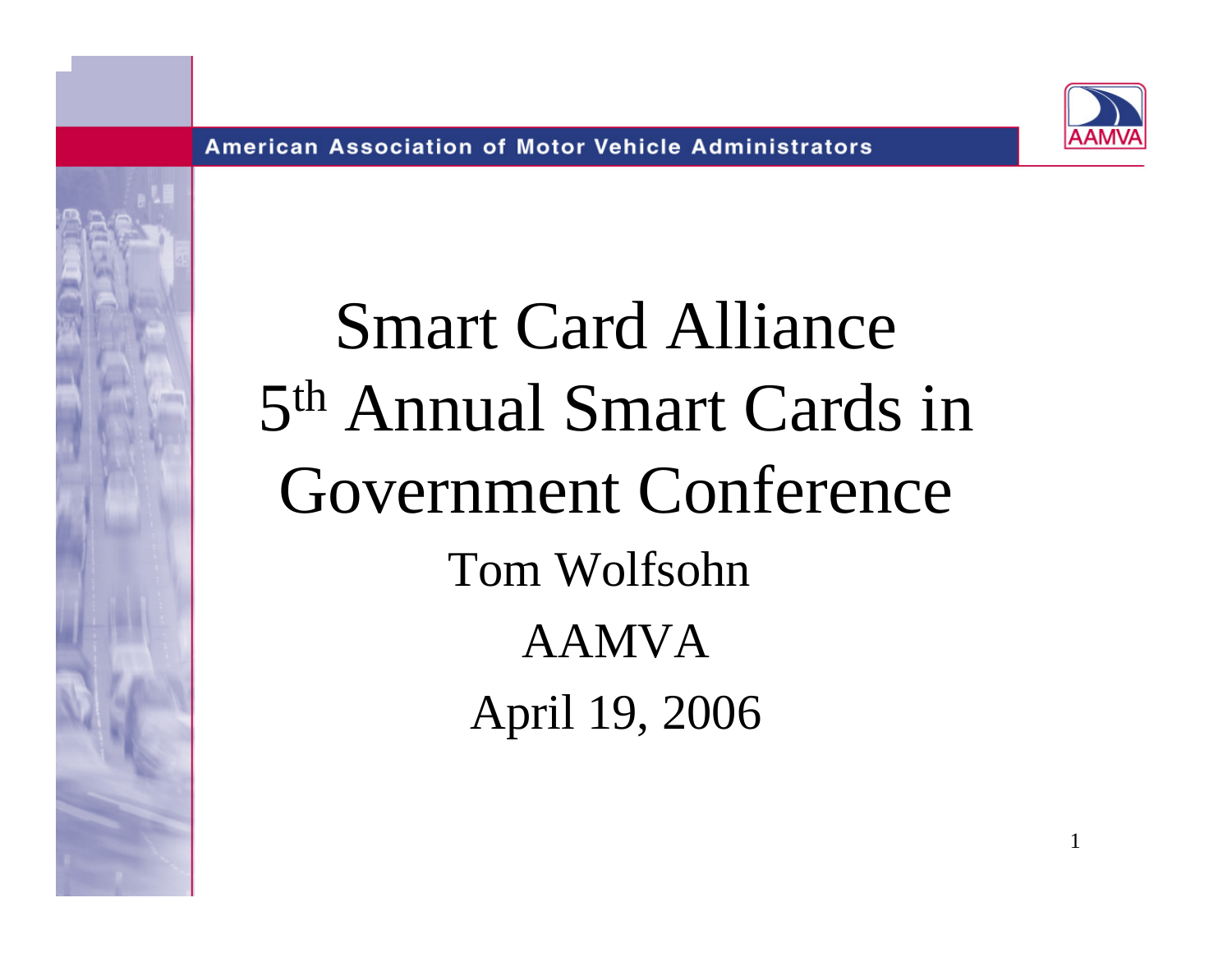# The Real ID Act

- and the state of the state DHS is working on regulations to Implement The REAL ID Act (PL 109-13)
- and the state of the state Requirements
- and the state of the state — Impact
- –States must be in compliance by May 11, 2008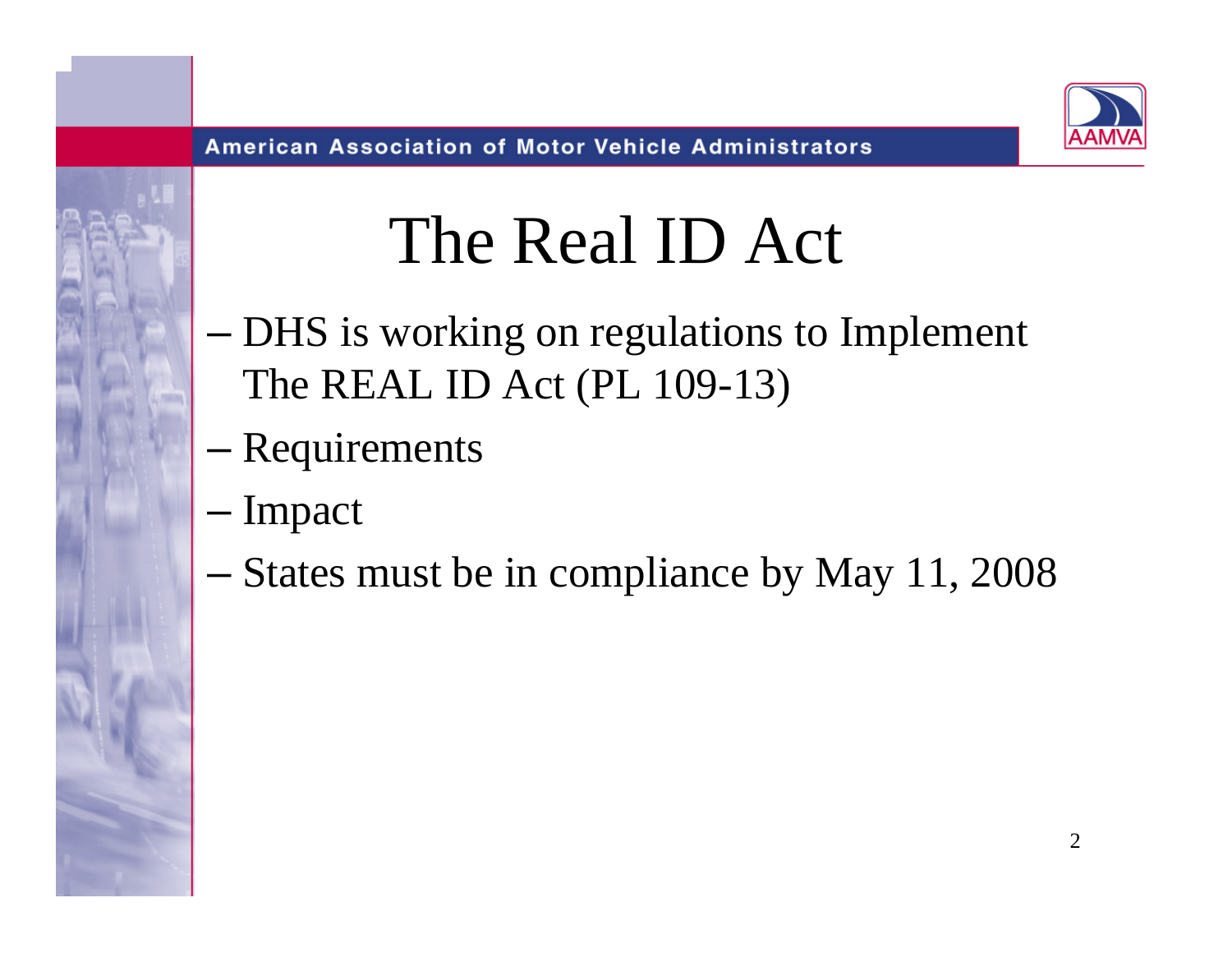### The Real ID Act

- Governors, state legislators and motor vehicle administrators working together
- States are committed
- But they have significant concerns

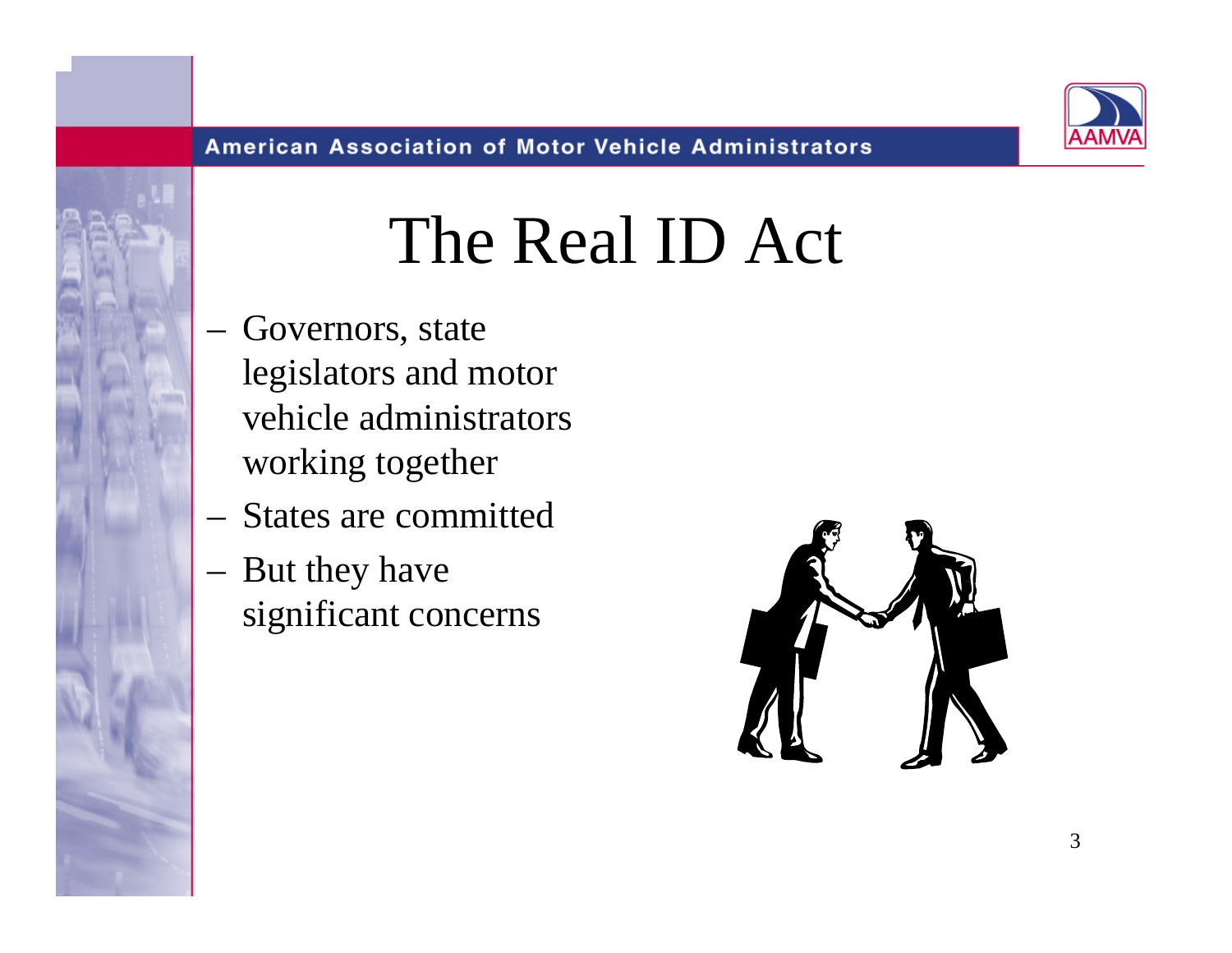### The Real ID Act

- Significant increase in DMV visits
- Additional resources will be required
- Each jurisdiction is different
- Federal funding will be vital

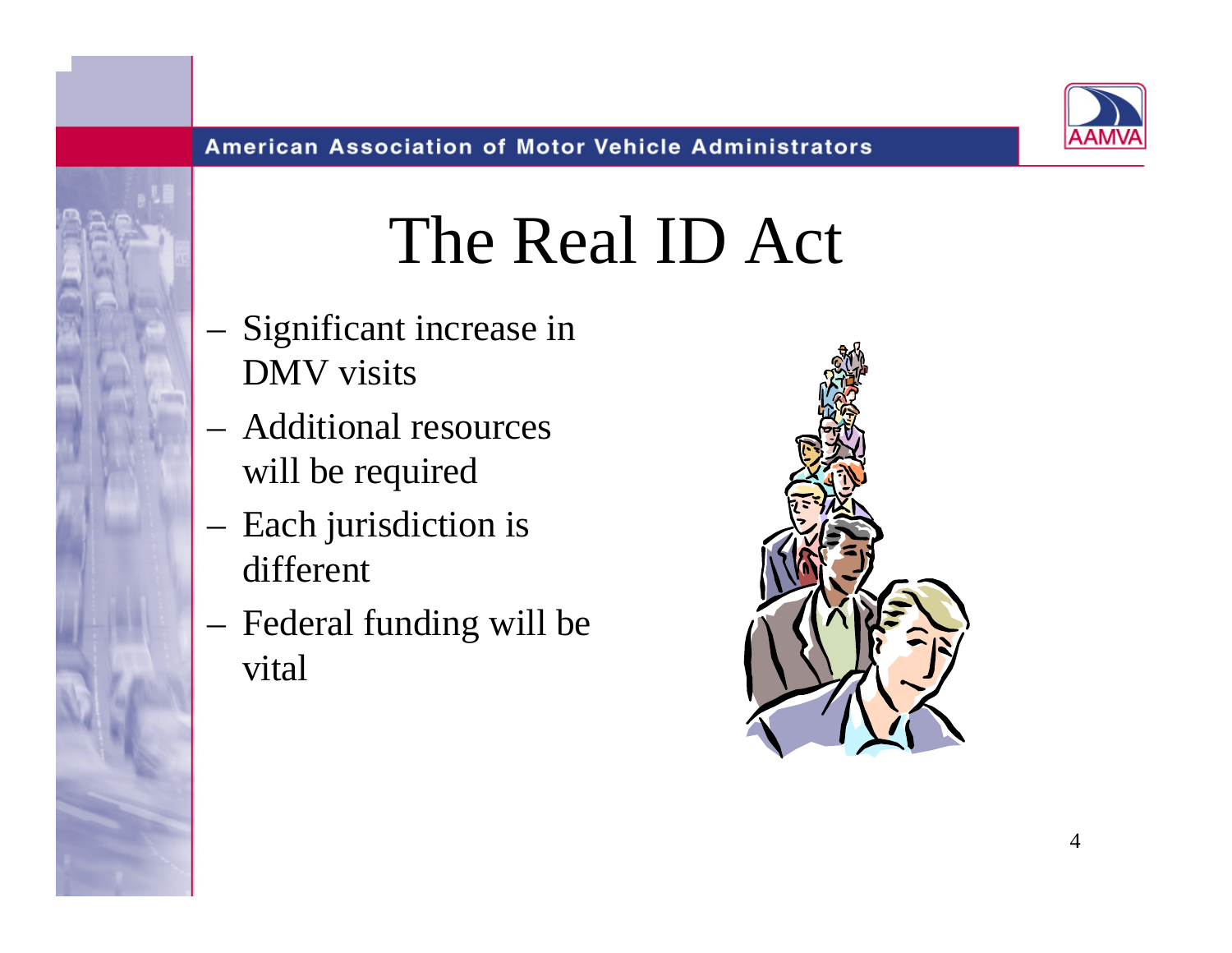#### Card Security Features

- States recommend a <u>minimum</u> design, with features chosen from a menu of options
- – http://www.aamva.org/Documents/std2005DL-IDCardSpecV2FINAL.pdf
- DHS says it will recommend maximum document security features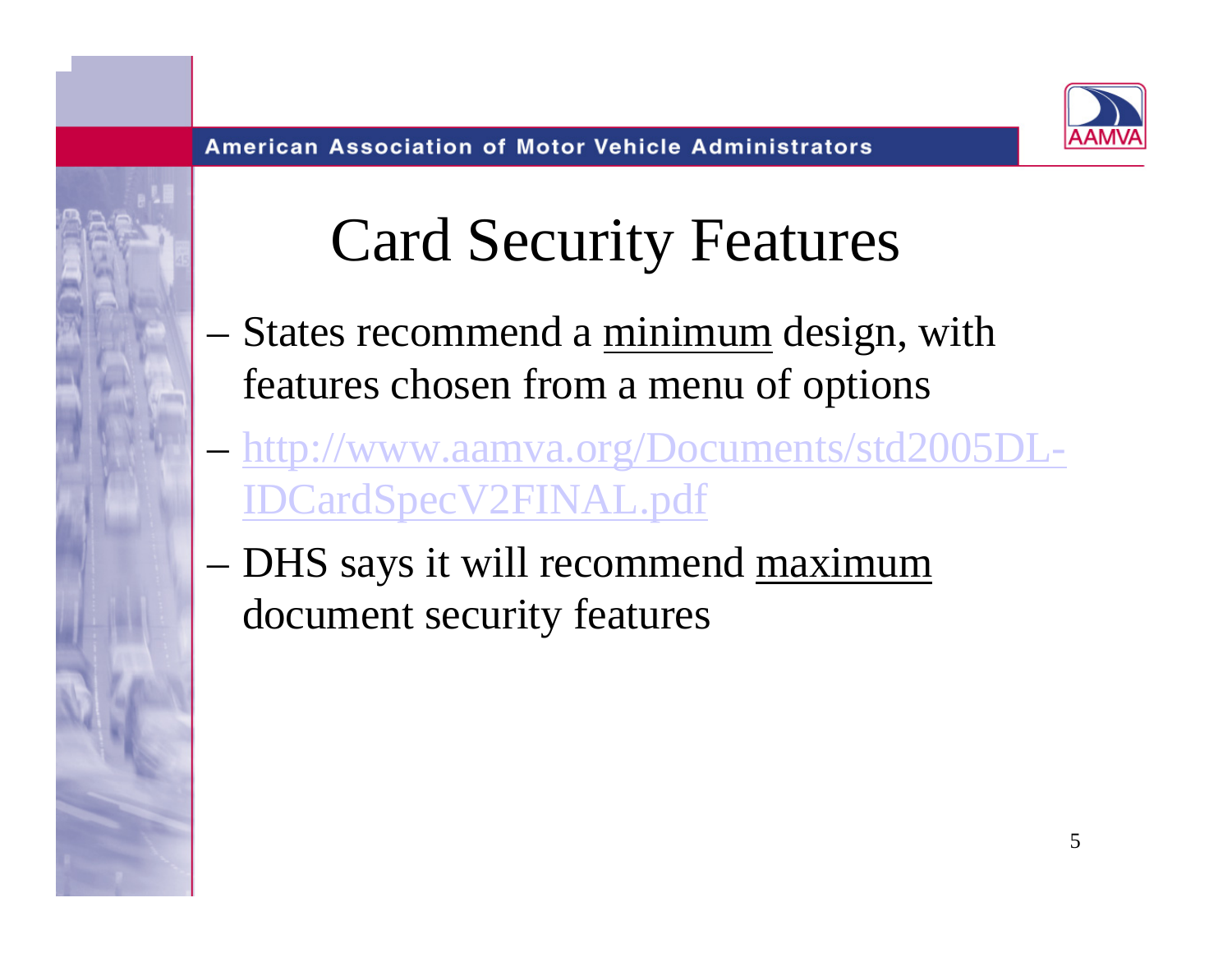# Card Security Features

- Costs to states
- The end of over-thecounter issuance?
- Costs to customers
- Contracts with card integrators
- Boon to counterfeiters?
- Another gulf-ports controversy?

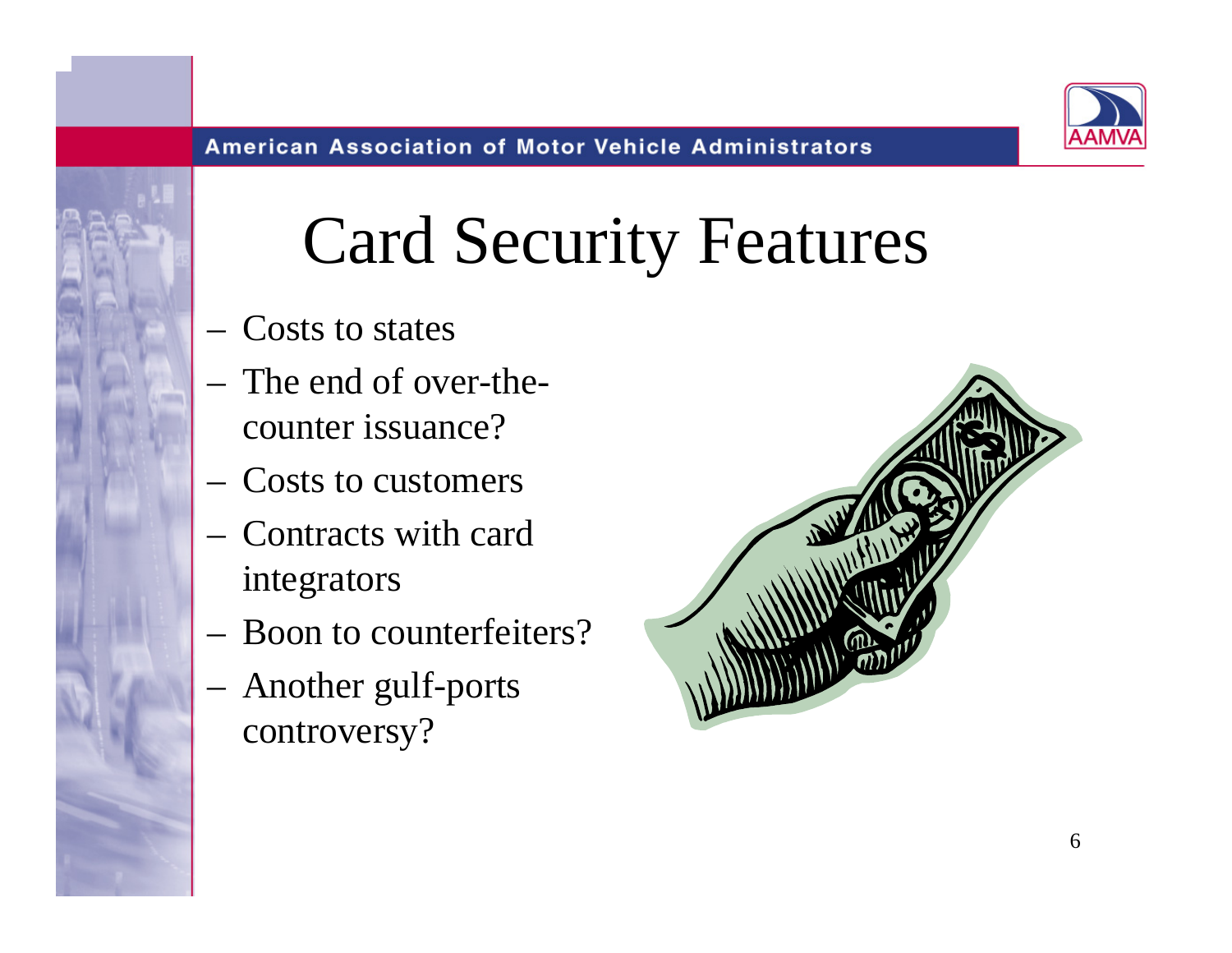#### Card Security Features

- –Patents and sole sourcing
- Alternatives exist
- –Infringement upon states

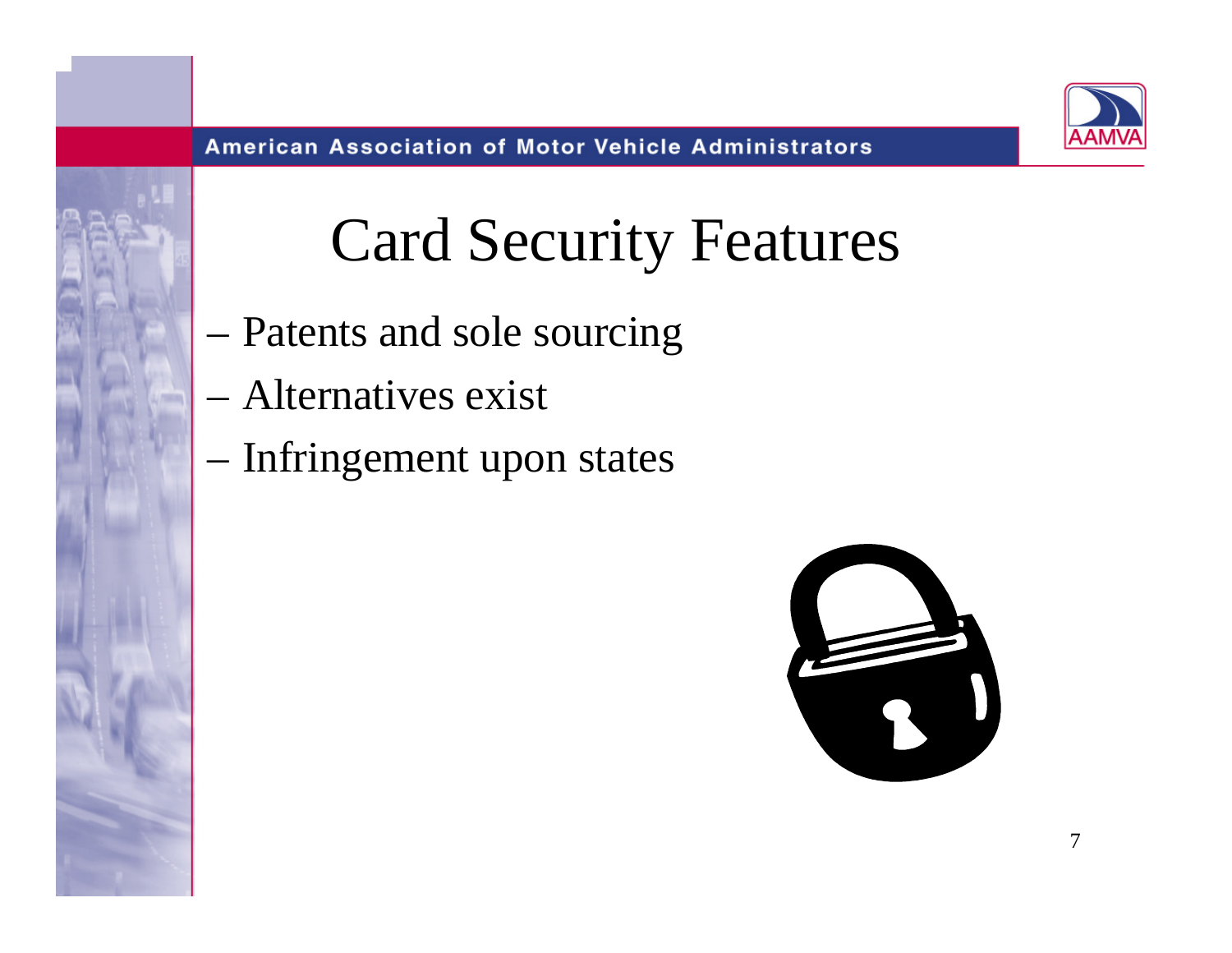

**American Association of Motor Vehicle Administrators** 

### Federated DL/ID Information System

- – DHS says it will recommend a federated system
- Primary purpose of DL is highway safety tool
- Privacy protection : Who will have access to the information and what will it be used for?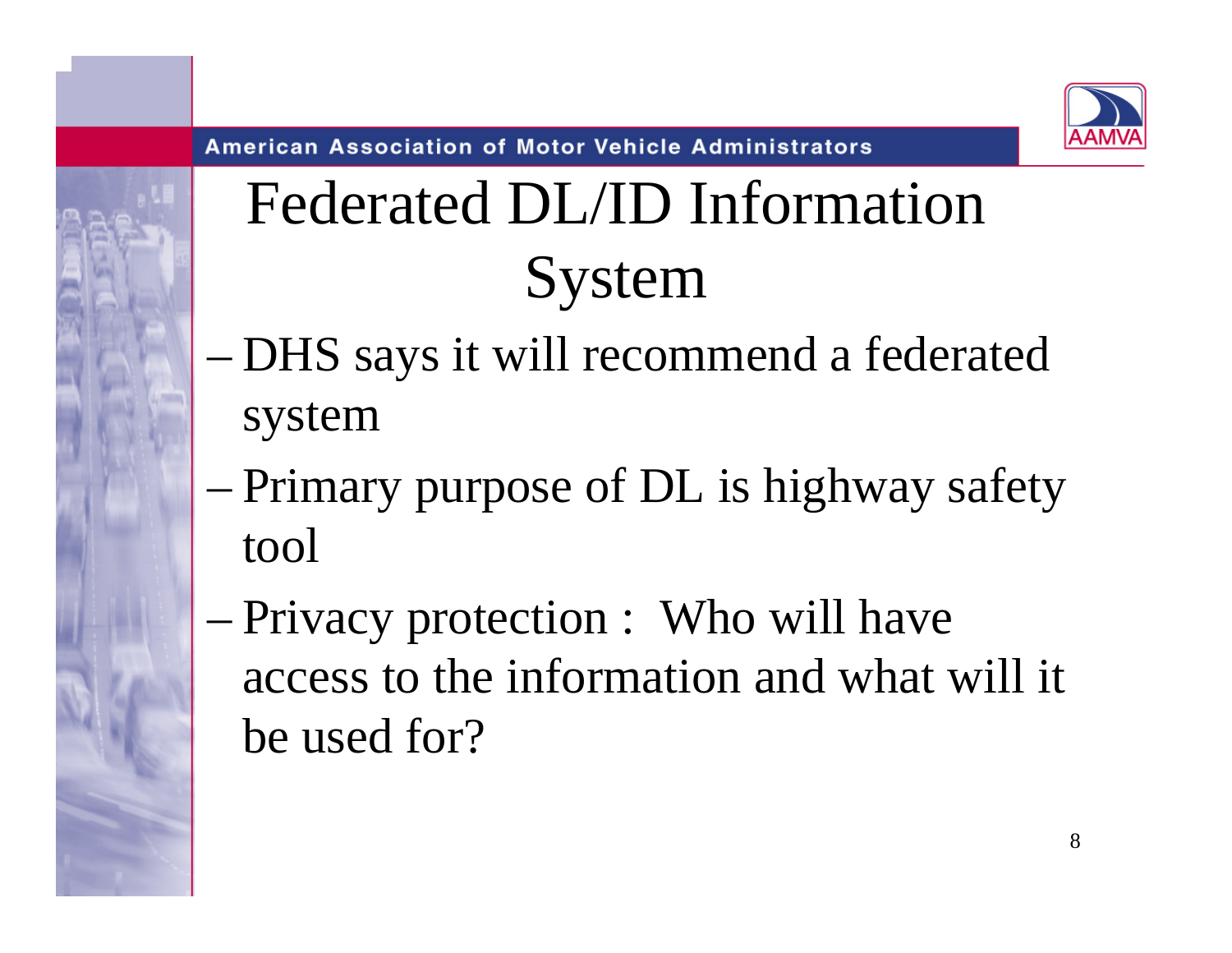# Why are the states concerned?

- State role in decisionmaking
- **Overreaches** Congressional intent
- Lack of commitment for federal funding
- States ability to comply by May 11, 2008 in question

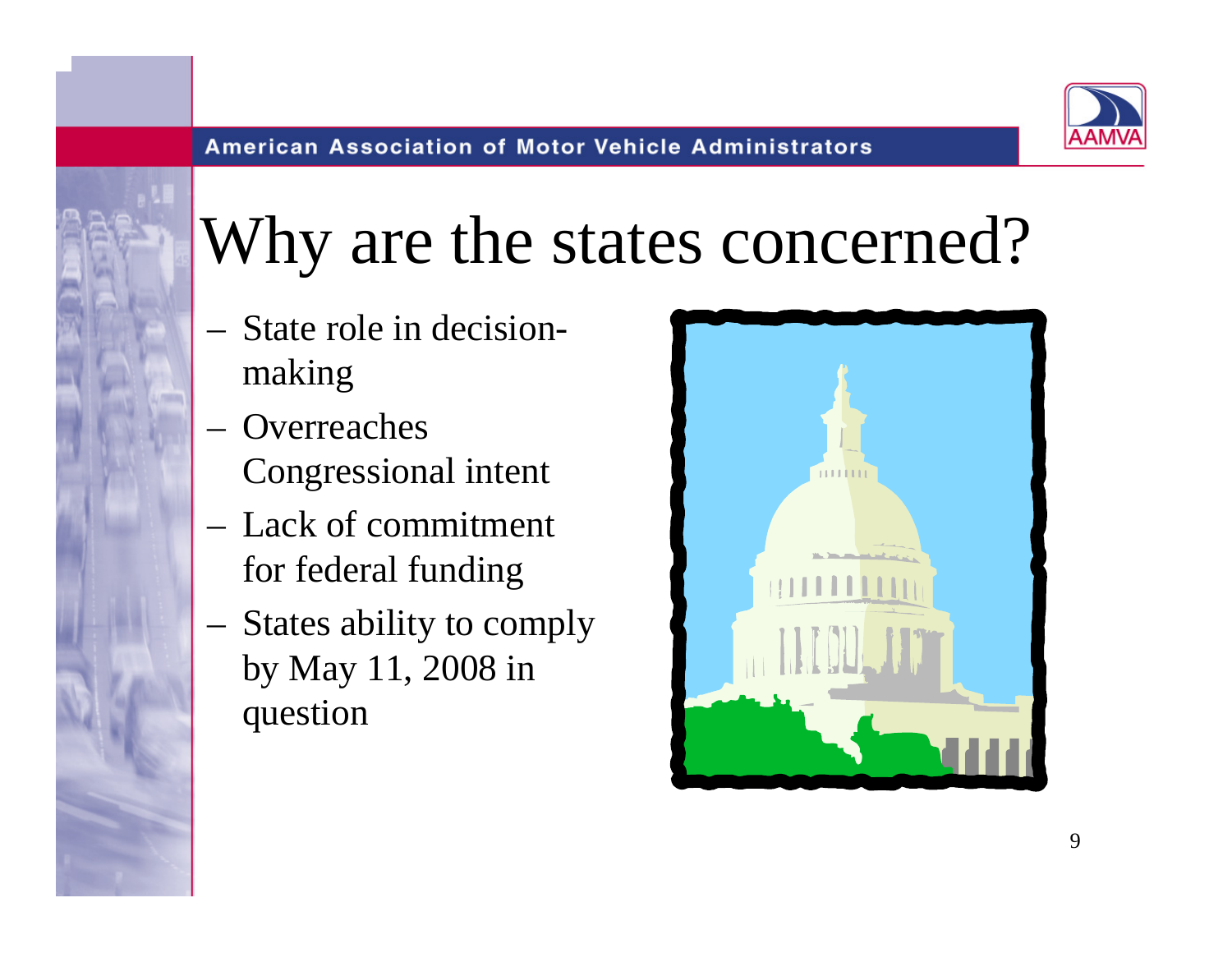# Whither DL/ID smart cards?

- Real ID Act
- AAMVA's position
- Appropriate solution?
- –Future deployment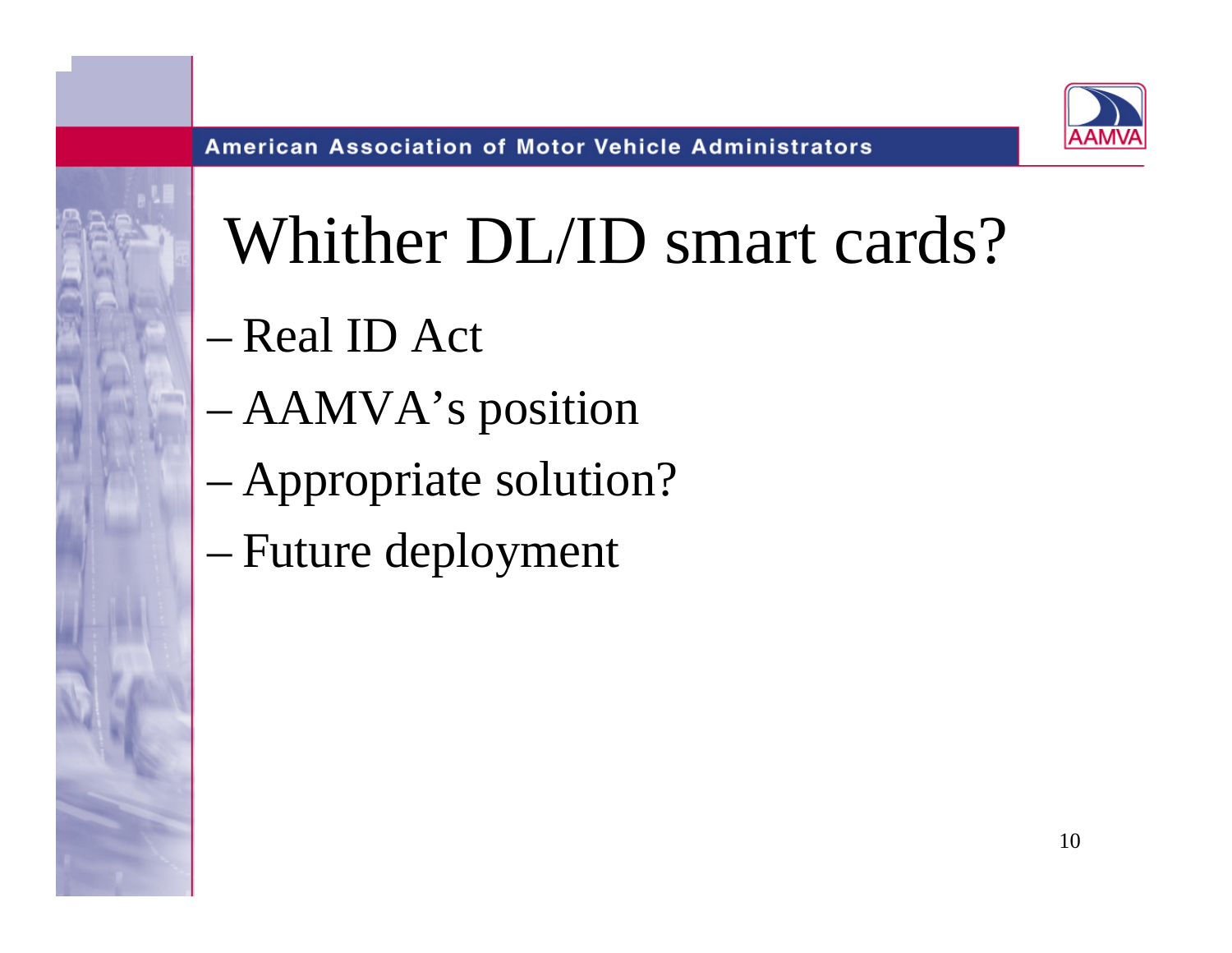### DL/ID smart cards

- –DMV experience
- AAMVA standards
- How will it happen?
- What is the model?